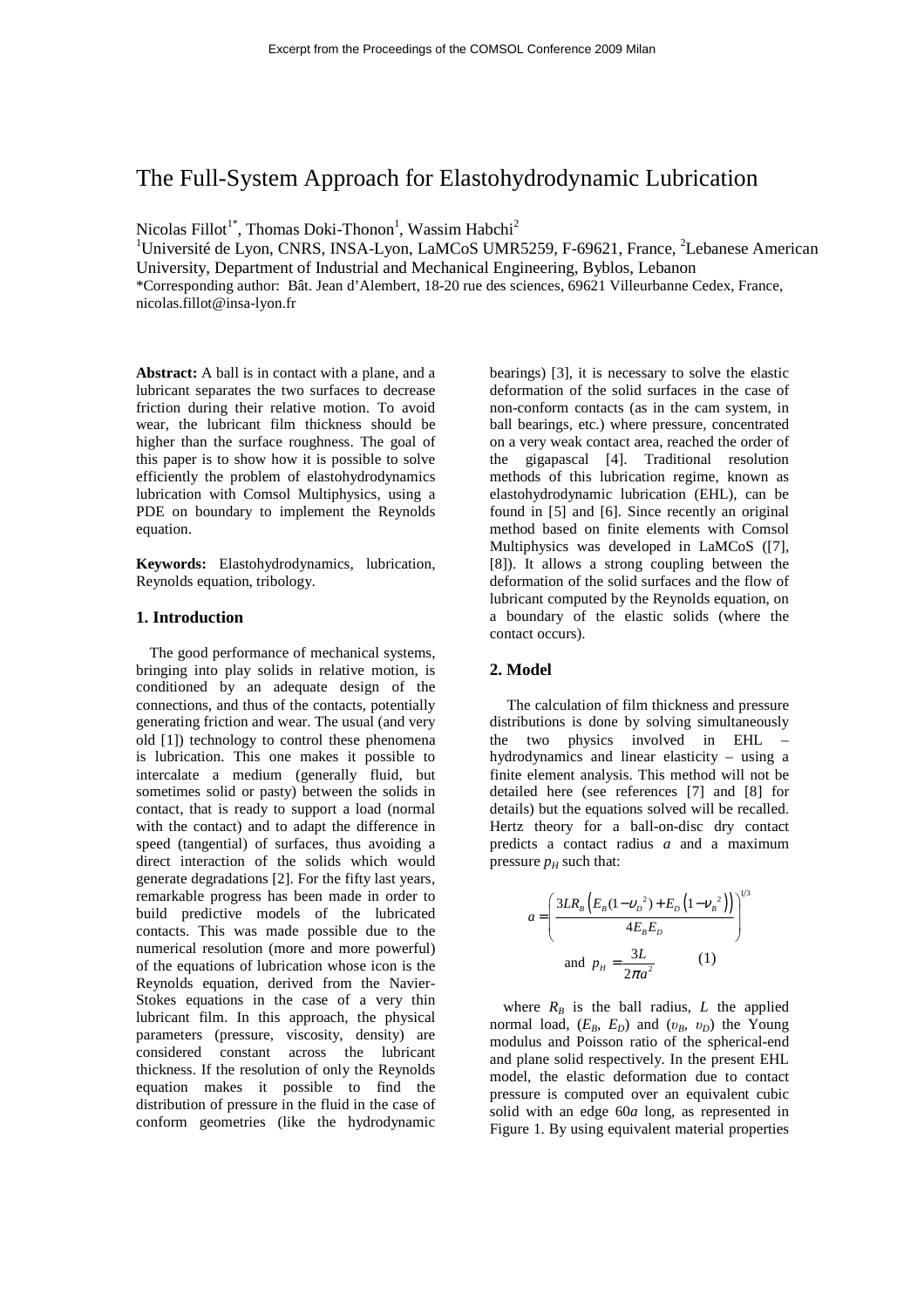for this solid (expressed later in this section), the total deformation of both solids B and D are calculated. The hydrodynamic problem (Reynolds equation) is solved over a part of the upper surface of the cube (a square of edge 6*a*  long). These dimensions have been established as the smallest ones above which the accuracy of the results remains unchanged.



Linear Elasticity Equations

**Figure 1**. The geometries for the elastic deformation problem and, on one boundary, the lubricated contact The caption should be centered underneath the figure and set in 9-point font.

### The hydrodynamic problem

Assuming fully-flooded conditions, laminar flow, Newtonian rheology, smooth surfaces and isothermal, steady-state regime, the classical Reynolds equation can be written as a function of pressure *p* as:

$$
\frac{\partial}{\partial x} \left( \frac{\rho h^3}{12\eta} \frac{\partial p}{\partial x} \right) + \frac{\partial}{\partial z} \left( \frac{\rho h^3}{12\eta} \frac{\partial p}{\partial z} \right) - \frac{\partial (U_m \rho h)}{\partial x} = 0 \tag{2}
$$
\nwith:

- *h* the film thickness, expressed as:

$$
h(x, z) = h_0 + \frac{x^2}{2R_B} + \frac{z^2}{2R_B} - u_2(x, z)
$$
 (3)

- where  $u_2(x,z)$  is the displacement of the equivalent solid in the *y-*direction,
- $-\rho$  the density, varying with pressure according to the Dowson-Higginson relationship:

$$
\rho(p) = \rho_R \frac{0.59 \times 10^9 + 1.34p}{0.59 \times 10^9 + p} \tag{4}
$$

- where  $\rho_R$  is the reference density at ambient pressure,
- η the viscosity, varying according to Roelands equation as:

$$
\eta(p) = \eta_R \exp\left( (\ln(\eta_R) + 9.67) \left( -1 + \left( 1 + \frac{p}{P_R} \right)^{z_R} \right) \right) (5)
$$

where  $\eta_R$  is the reference viscosity,  $P_R$  =  $1.96x10<sup>8</sup>$  Pa and  $ln(\eta_R) + 9.67$  $R = \frac{\mu_{R}}{\ln(\eta_{R}) + \mu_{R}}$  $z_R = \frac{\alpha P_i}{\alpha}$  $=\frac{m_{R}}{\ln(\eta_{R})+}$ ,

 $U_m$  being the mean entrainment velocity :

$$
U_m = \frac{U_B + U_D}{2} \tag{6}
$$

with  $U_B$  and  $U_D$  respectively the velocities of the two solids : the ball and the plane.

Zero pressure boundary conditions are applied at the edges of the contact domain.

• Elastic deformation

The elastic deformation is calculated over an equivalent solid with Young modulus *Eeq* and Poisson ratio υ*eq* being a composition of both solids B and D characteristics. When solids B and D are both made of the same material, the equivalent solid characteristics are simply: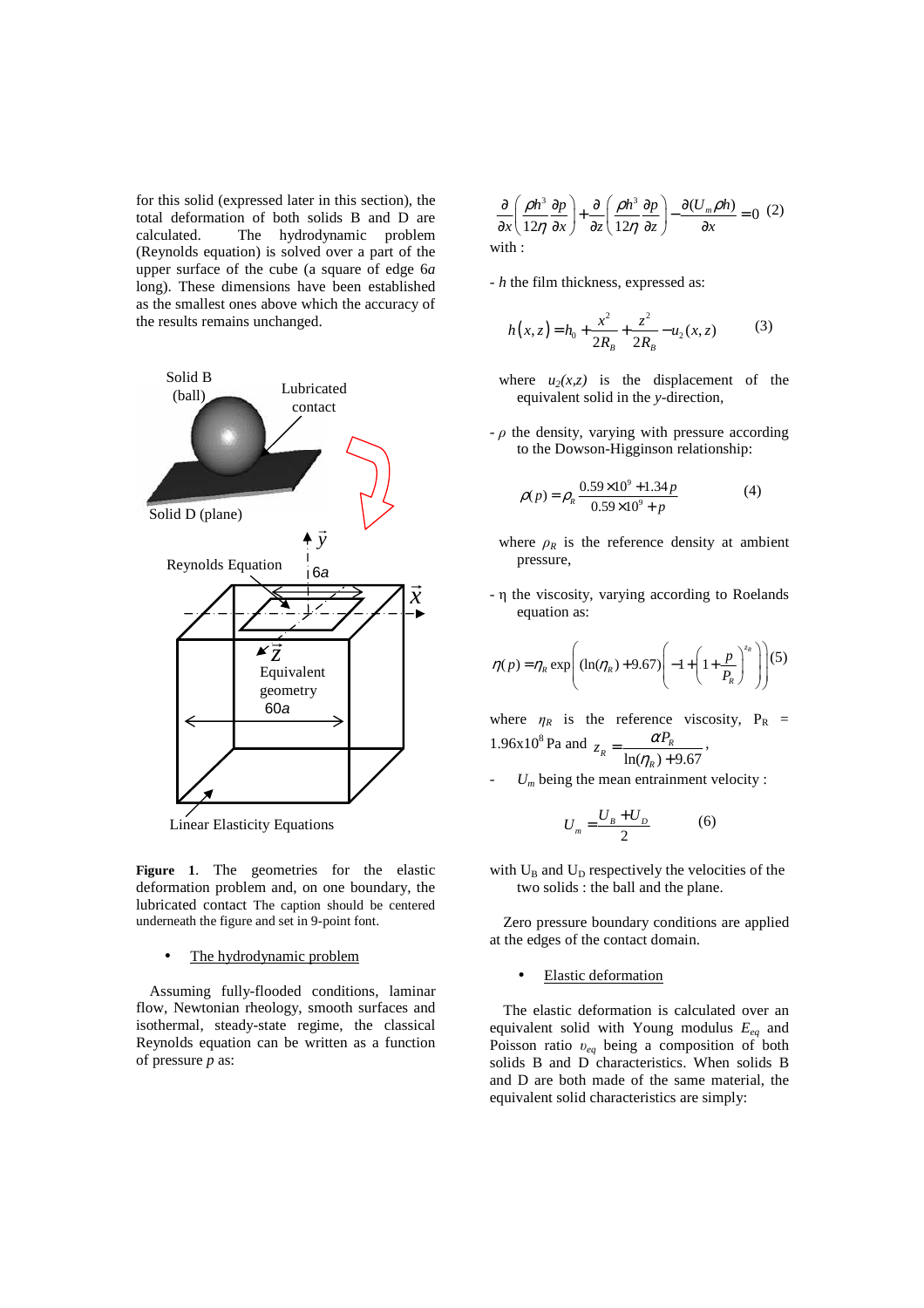$$
E_{eq} = \frac{E_B}{2} = \frac{E_D}{2}
$$
  
\n
$$
v_{eq} = v_B = v_D
$$
 (7)

The equations solved in the cubic volume represented in Figure 1 are:

$$
\sigma_{ij} = \frac{E_{eq}}{1 + v_{eq}} \left( \varepsilon_{ij} + \frac{v_{eq}}{1 - 2v_{eq}} \varepsilon_{kk} \delta_{ij} \right) (8)
$$

with

 $-\sigma_{ii}$  representing the nine components of the stress tensor,

 $\frac{1}{e}$ 2  $\dot{y}_j = \frac{1}{2} \left( \frac{\partial u_i}{\partial x_j} + \frac{\partial u_j}{\partial x_i} \right)$ *u u*  $\varepsilon_{ij} = \frac{1}{2} \left( \frac{\partial u_i}{\partial x_i} + \frac{\partial u_j}{\partial x_i} \right)$  $=\frac{1}{2}\left(\frac{\partial u_i}{\partial x_j} + \frac{\partial u_j}{\partial x_i}\right)$  representing the strain matrix,

 $(u_1, u_2, u_3)$  being the displacements in the three directions of space  $(x_1, x_2, x_3) = (x, y, z)$ .

Zero displacement boundary condition is applied to the bottom surface of the domain. In the contact region (where *p* satisfies Reynolds equation), the condition  $\sigma_{22} = \sigma_{yy} = -p$  is applied. Zero stress boundary condition is applied to the other boundaries.

#### Load equilibrium

The external load applied to the contact is totally supported by the lubricant film. Therefore, the equilibrium of forces requires that the total pressure generated in the contact domain *S* balances the external applied load *L*:

$$
\iint\limits_{S} p(x, z)dS = L \tag{9}
$$

This equation is satisfied by adjusting  $h_0$ , the constant parameter of the film thickness equation. This way, knowing the geometry, the materials and fluid characteristics, the load and velocities applied to the contact then the unknowns (the pressure field inside the contact,  $h_0$  and the deformation of the surfaces, and thus the film thickness) can be determined by solving the complete system of equations formed by (2), (8) and (9).

## **3. Tips for Comsol implementation**

The implementation into Comsol Multiphysics environment is easy for the elastic problem with the classical *Structure Mechanics* box. As the Reynolds equation is not supported directly by Comsol, it has to be added with the *PDE mode* box. The Reynolds equation acts on the 2D surface (boundary) of the 3D deformable solid, so a *weak form on boundary* as to be specified.

Lagrange quadratic elements for the elastic problem and Lagrange quintic elements for the Reynolds problem are chosen. The mesh can be extremely coarse for the elastic problem, but it has to be smaller than a tenth of the Hertzian contact radius *a* (see eq. (1)) to solve the Reynolds equation in the contact area..

For high pressure (as it is classically the case in EHL), stabilization techniques (SUPG, GLS and Isotropic Diffusion) have to be implemented (see [7]).

Due to the diverging surfaces at the contact exit, negative pressures may arise (cavitation zone). To avoid this non realistic solution, a penalty method can be used to enforce the negative pressures to zero, as described in [9].

The load equilibrium (eq. (9)) can be implemented a smart way with Comsol, using an Integration Coupling Variable to be equal to a given constant with the help of the *Global Equation* toolbox. The corresponding unknown is  $h_0$ , even if it does not appear explicitly in the equation. Be aware that this creates a null value on the matrix diagonal and prevents the use of iterative algorithms.

#### **4. Results**

This model allows the calculation of the pressure and lubricant film thickness distribution over the contact area. The technological interest is the comparison of the minimum film thickness and the roughness of the real surfaces in order to anticipate some potential direct interaction betweens the two surfaces, which can cause degradation of the system (wear, cracks propagation, etc.). A case study is proposed in this paper, which corresponds to the solids, lubricant and operating conditions described in Table 1.

Qualitative results are shown in Figure 2, where the pressure and film thickness profiles are plotted (with dimensionless values). In EHL, the pressure distribution is very close to the Hertzian distribution but for the continuous increase at the inlet and a pressure spike at the outlet of the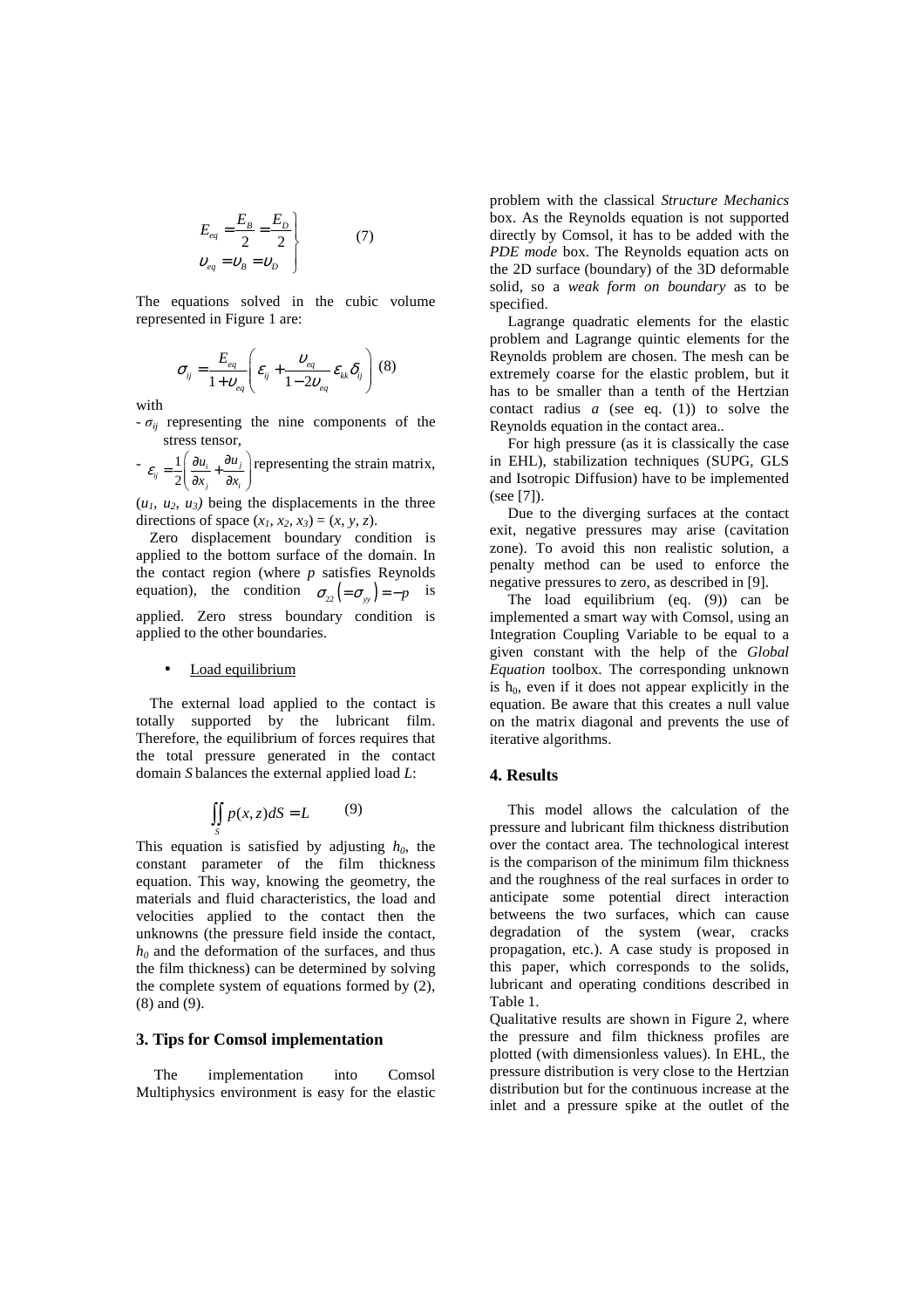contact. The corresponding film thickness exhibit a quite constant value near the center of the contact, and a local minimum value is found at the outlet.

| Ball radius $(R)$              | $0.0127$ m            |
|--------------------------------|-----------------------|
| Ball speed $(U_B)$             | $1 \text{ m/s}$       |
| Plane speed $(U_D)$            | $1 \text{ m/s}$       |
| Load $(L)$                     | 20 <sub>N</sub>       |
| Young modulus                  | 210 GPa               |
| (ball and plane) $(E)$         |                       |
| Poisson ratio $(v)$            | 0.3                   |
| Viscosity (ambient) $(\eta_0)$ | 0.012 Pa.s            |
| Pressure-viscosity             | $15 \text{ GPa}^{-1}$ |
| coefficient $(a)$              |                       |

**Table 1**. Calculation parameters (default values)



**Figure 2.** Film thickness and pressure distribution (dimensionless) along axis x.

For a quantitative comparison, we refer to Hamrock et al. [10] who predict central film thickness values as follows (these results were obtained with a curve fitting of finite-difference results in 1977):

$$
h_c = 1.9149R^{-1.67}\alpha^{0.53} \left(\frac{E}{1-v^2}\right)^{-0.073} L^{-0.067} \eta_0^{0.67} U_m^{0.67}
$$

In order to discuss the thickness increase with the power 0.67 on the mean velocity, we plot in Figure 3 a set of value given by our Comsol model, in log/log scale. The linear curve fit in Figure 3 shows a slope of 0.686 which is very close to the results from the literature.



**Figure 3.** Parametric study of central film thickness (hc) value as a function of the mean velocity (Um), in log/log scale.

## **7. Conclusions**

A new method is proposed in this paper in order to determine the lubricant film thickness between two solids in a lubricated contact. This parameter is of crucial importance to anticipate wear, fatigue, cracks, etc. Based on Comsol Multiphysics environment, the method benefits from the structural mechanics and PDE modes, as a non classical equation (Reynolds equation for lubrication) as to be solved on the boundary of the solids. The model is now able to easily include a wide range of physical effects like shear thinning of the lubricant or viscosity decrease due to friction heating.

### **8. References**

- 1. D. Dowson *History of Tribology*, 2nd edition, Professional Engineering Publishing, Londres & Bury St Edmonds, UK, 1998.
- 2. M. Godet. Third-bodies in Tribology, *Wear*, **136**, pp. 29-45, 1990.
- 3. J. Frêne, D. Nicolas, B. Degueurce, D. Berthe, M. Godet. *Hydrodynamic lubrication – bearings and thrust bearings*, Dowson D. ed., Elsevier, Amsterdam, 1990.
- 4. D. Dowson, G.R. Higginson. *Elastohydrodynamic lubrication, the*